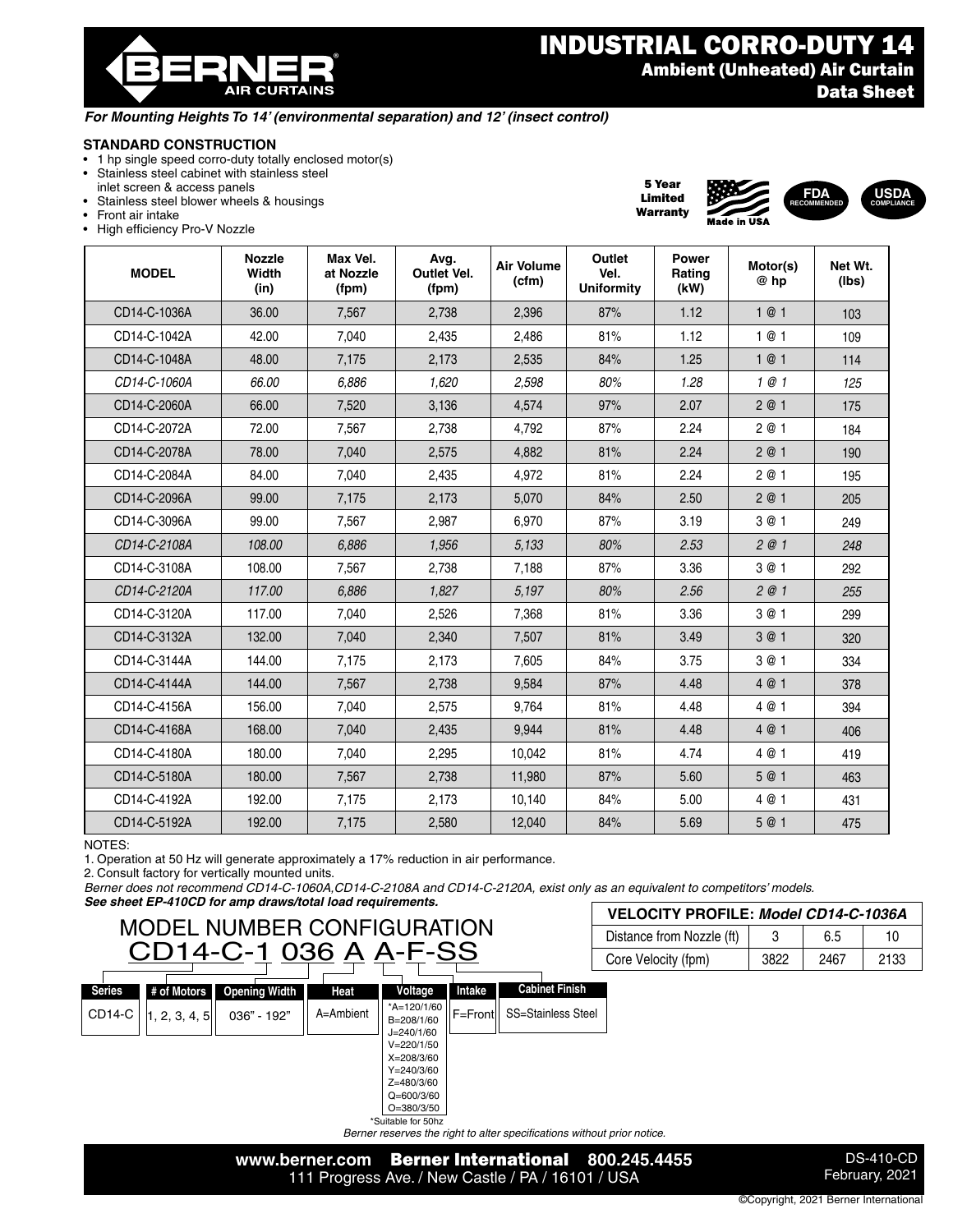## INDUSTRIAL CORRO-DUTY 14 Ambient (Unheated) Air Curtain

Electrical Performance Sheet



CD14-C-2120A

CD14-C-3132A

|                                                                                                              | 120/1/60 (voltage code A)<br>MOTOR AMP DRAW = 12.6 each |                         |                                      | 208/1/60 (voltage code B)<br><b>MOTOR AMP DRAW = 6.5 each</b> |                         |                                             | 240/1/60 (voltage code J) or<br>220/1/50 (voltage code V)<br>MOTOR AMP DRAW = 6.5 each |                         |                                      | 208/3/60 (voltage code X)<br><b>MOTOR AMP DRAW = 6.5 each</b> |                         |                                             |
|--------------------------------------------------------------------------------------------------------------|---------------------------------------------------------|-------------------------|--------------------------------------|---------------------------------------------------------------|-------------------------|---------------------------------------------|----------------------------------------------------------------------------------------|-------------------------|--------------------------------------|---------------------------------------------------------------|-------------------------|---------------------------------------------|
| <b>MODEL</b>                                                                                                 | #<br><b>CKTS</b>                                        | <b>AMPS PER CIRCUIT</b> | <b>BREAKER RATING</b><br>PER CIRCUIT | #<br><b>CKTS</b>                                              | <b>AMPS PER CIRCUIT</b> | <b>BREAKER RATING</b><br><b>PER CIRCUIT</b> | #<br><b>CKTS</b>                                                                       | <b>AMPS PER CIRCUIT</b> | <b>BREAKER RATING</b><br>PER CIRCUIT | $\#$<br><b>CKTS</b>                                           | <b>AMPS PER CIRCUIT</b> | <b>BREAKER RATING</b><br><b>PER CIRCUIT</b> |
| CD14-C-1036A<br>CD14-C-1042A<br>CD14-C-1048A<br>CD14-C-1060A                                                 |                                                         | 12.6                    | 20                                   |                                                               | 6.5                     | 15                                          |                                                                                        | 6.5                     | 15                                   | -1                                                            | 6.5                     | 15                                          |
| CD14-C-2060A<br>CD14-C-2072A<br>CD14-C-2078A<br>CD14-C-2084A<br>CD14-C-2096A<br>CD14-C-2108A<br>CD14-C-2120A |                                                         | 25.2                    | 30                                   |                                                               | 13.0                    | 20                                          |                                                                                        | 13.0                    | 20                                   | -1                                                            | 13.0                    | 20                                          |
| CD14-C-3096A<br>CD14-C-3108A<br>CD14-C-3120A<br>CD14-C-3132A<br>CD14-C-3144A                                 |                                                         | 37.8                    | 45                                   |                                                               | 19.5                    | 30                                          |                                                                                        | 19.5                    | 30                                   |                                                               | 19.5                    | 30                                          |
| CD14-C-4144A<br>CD14-C-4156A<br>CD14-C-4168A<br>CD14-C-4180A<br>CD14-C-4192A                                 |                                                         | 50.4                    | 60                                   |                                                               | 26.0                    | 35                                          |                                                                                        | 26.0                    | 35                                   | $\overline{\mathbf{1}}$                                       | 26.0                    | 35                                          |
| CD14-C-5180A<br>CD14-C-5192A                                                                                 |                                                         | 63.0                    | 100                                  |                                                               | 32.5                    | 45                                          |                                                                                        | 32.5                    | 45                                   |                                                               | 32.5                    | 45                                          |

Page 1 of 2  $\frac{1}{2}$ 

*Berner reserves the right to alter specifications without prior notice.*

**www.berner.com** Berner International **800.245.4455** 111 Progress Ave. / New Castle / PA / 16101 / USA **19.5 and St. And The Contract of Contract Contract Contract Contract Contract Contract Contract Contract Contract Contract Contract Contract Contract Contract Contract Con** 

EP-410-CD March, 2022

©Copyright, 2022 Berner International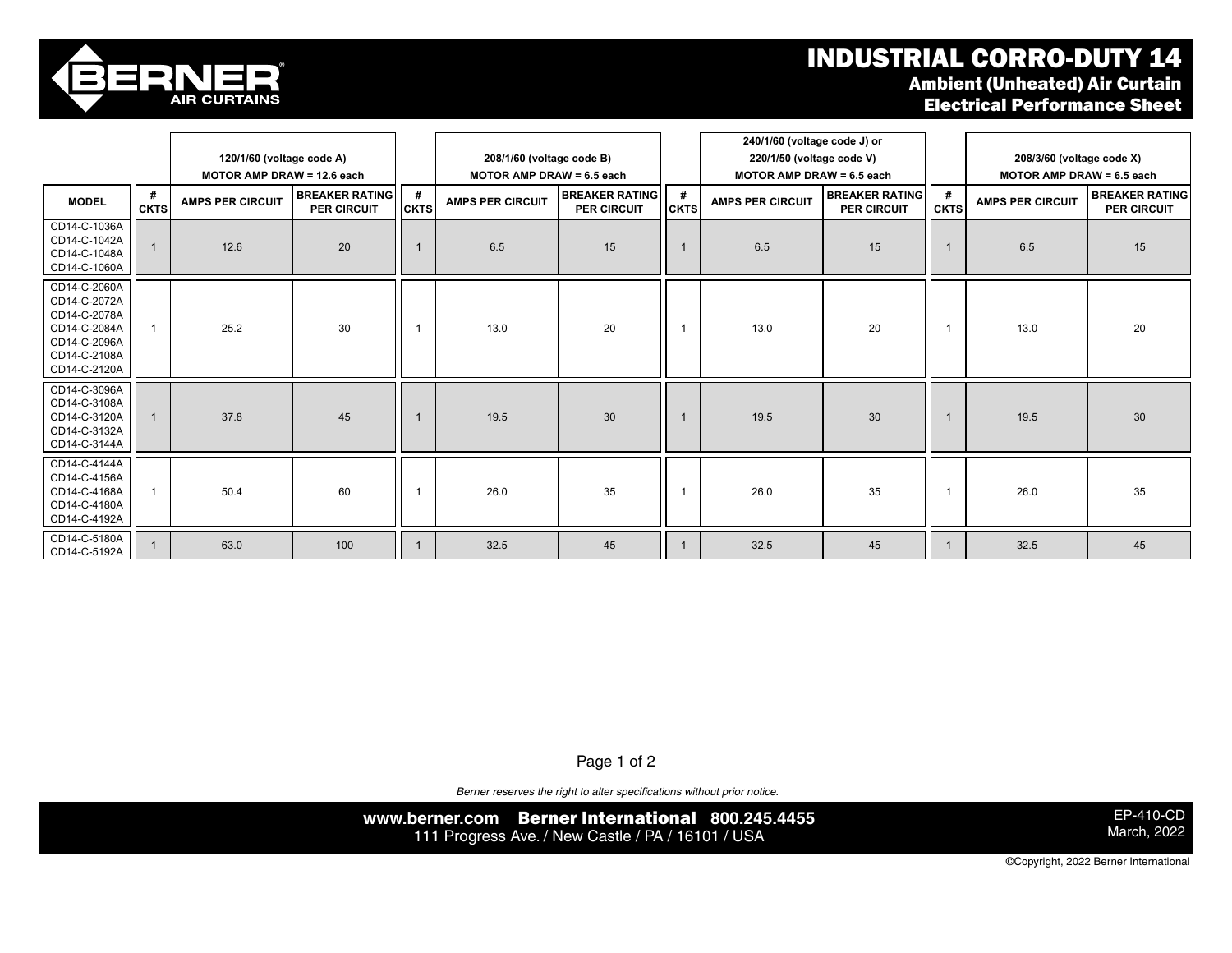### industrial corro-duty is a set of the set of the set of the set of the set of the set of the set of the set of Ambient (Unheated) Air Curtain Electrical Performance Sheet



|                                                                                                              |                  | 240/3/60 (voltage code Y)   |                                      |                           | 480/3/60 (voltage code Z) |                                             |                             | 600/3/60 (voltage code Q) |                                             |                  | 380/3/50 (voltage code O) |                                      |
|--------------------------------------------------------------------------------------------------------------|------------------|-----------------------------|--------------------------------------|---------------------------|---------------------------|---------------------------------------------|-----------------------------|---------------------------|---------------------------------------------|------------------|---------------------------|--------------------------------------|
|                                                                                                              |                  | MOTOR AMP DRAW = $6.5$ each |                                      | MOTOR AMP DRAW = 3.2 each |                           |                                             | MOTOR AMP DRAW = $2.0$ each |                           | MOTOR AMP DRAW = $6.5$ each                 |                  |                           |                                      |
| <b>MODEL</b>                                                                                                 | #<br><b>CKTS</b> | <b>AMPS PER CIRCUIT</b>     | <b>BREAKER RATING</b><br>PER CIRCUIT | #<br><b>CKTS</b>          | <b>AMPS PER CIRCUIT</b>   | <b>BREAKER RATING</b><br><b>PER CIRCUIT</b> | #<br><b>CKTS</b>            | <b>AMPS PER CIRCUIT</b>   | <b>BREAKER RATING</b><br><b>PER CIRCUIT</b> | #<br><b>CKTS</b> | <b>AMPS PER CIRCUIT</b>   | <b>BREAKER RATING</b><br>PER CIRCUIT |
| CD14-C-1036A<br>CD14-C-1042A<br>CD14-C-1048A<br>CD14-C-1060A                                                 |                  | 6.5                         | 15                                   |                           | 3.2                       | 15                                          |                             | 2.0                       | 15                                          | 1                | 6.5                       | 15                                   |
| CD14-C-2060A<br>CD14-C-2072A<br>CD14-C-2078A<br>CD14-C-2084A<br>CD14-C-2096A<br>CD14-C-2108A<br>CD14-C-2120A |                  | 13.0                        | 20                                   |                           | 6.4                       | 15                                          | $\overline{1}$              | 4.0                       | 15                                          | 1                | 13.0                      | 20                                   |
| CD14-C-3096A<br>CD14-C-3108A<br>CD14-C-3120A<br>CD14-C-3132A<br>CD14-C-3144A                                 |                  | 19.5                        | 30                                   |                           | 9.6                       | 15                                          |                             | 6.0                       | 15                                          |                  | 19.5                      | 30                                   |
| CD14-C-4144A<br>CD14-C-4156A<br>CD14-C-4168A<br>CD14-C-4180A<br>CD14-C-4192A                                 |                  | 26.0                        | 35                                   |                           | 12.8                      | 20                                          | 1                           | 8.0                       | 15                                          | 1                | 26.0                      | 35                                   |
| CD14-C-5180A<br>CD14-C-5192A                                                                                 |                  | 32.5                        | 45                                   |                           | 16.0                      | 20                                          |                             | 10.0                      | 15                                          |                  | 32.5                      | 45                                   |

Page 2 of 2

*Berner reserves the right to alter specifications without prior notice.*

**www.berner.com** Berner International **800.245.4455** 111 Progress Ave. / New Castle / PA / 16101 / USA

EP-410-CD March, 2022

©Copyright, 2022 Berner International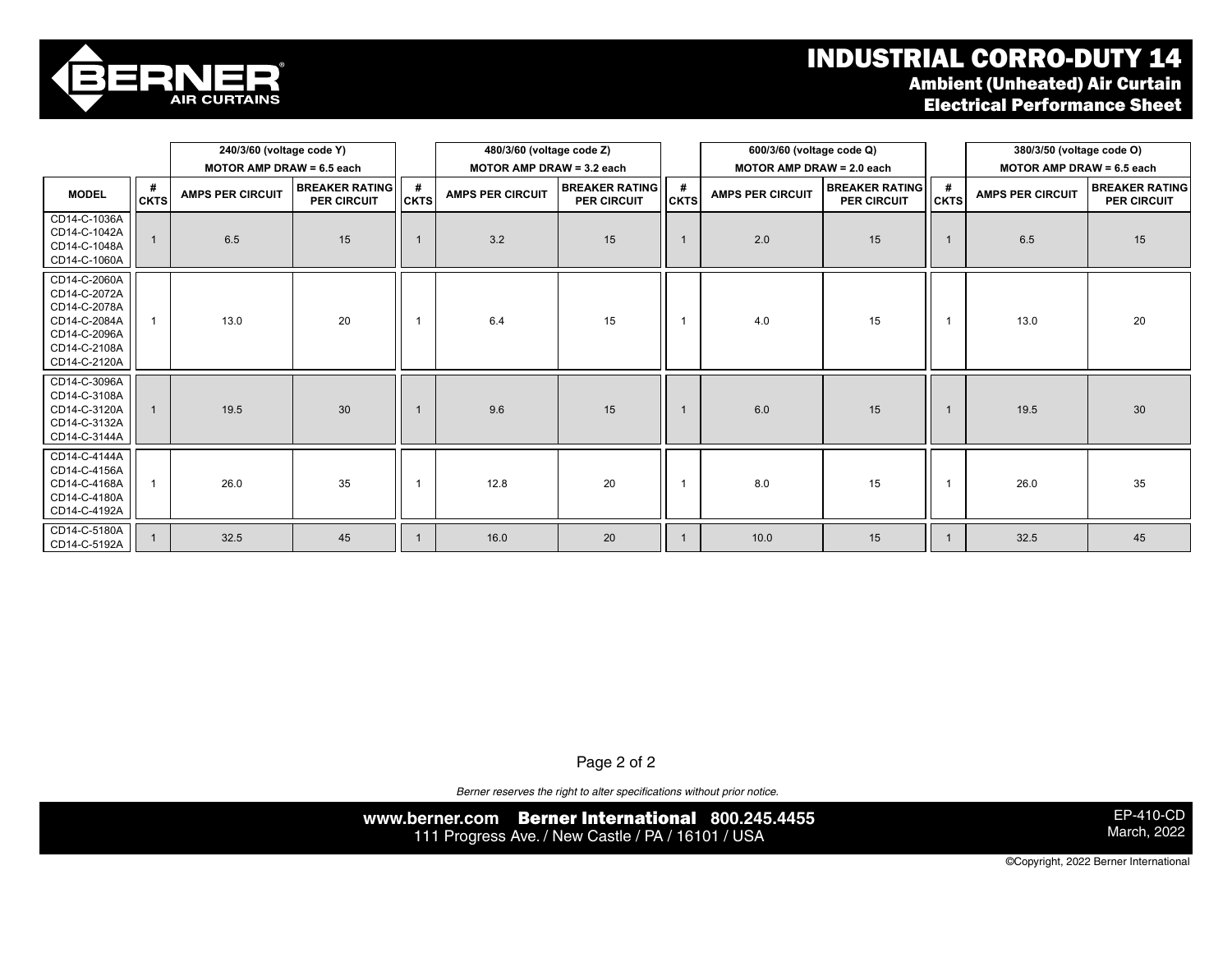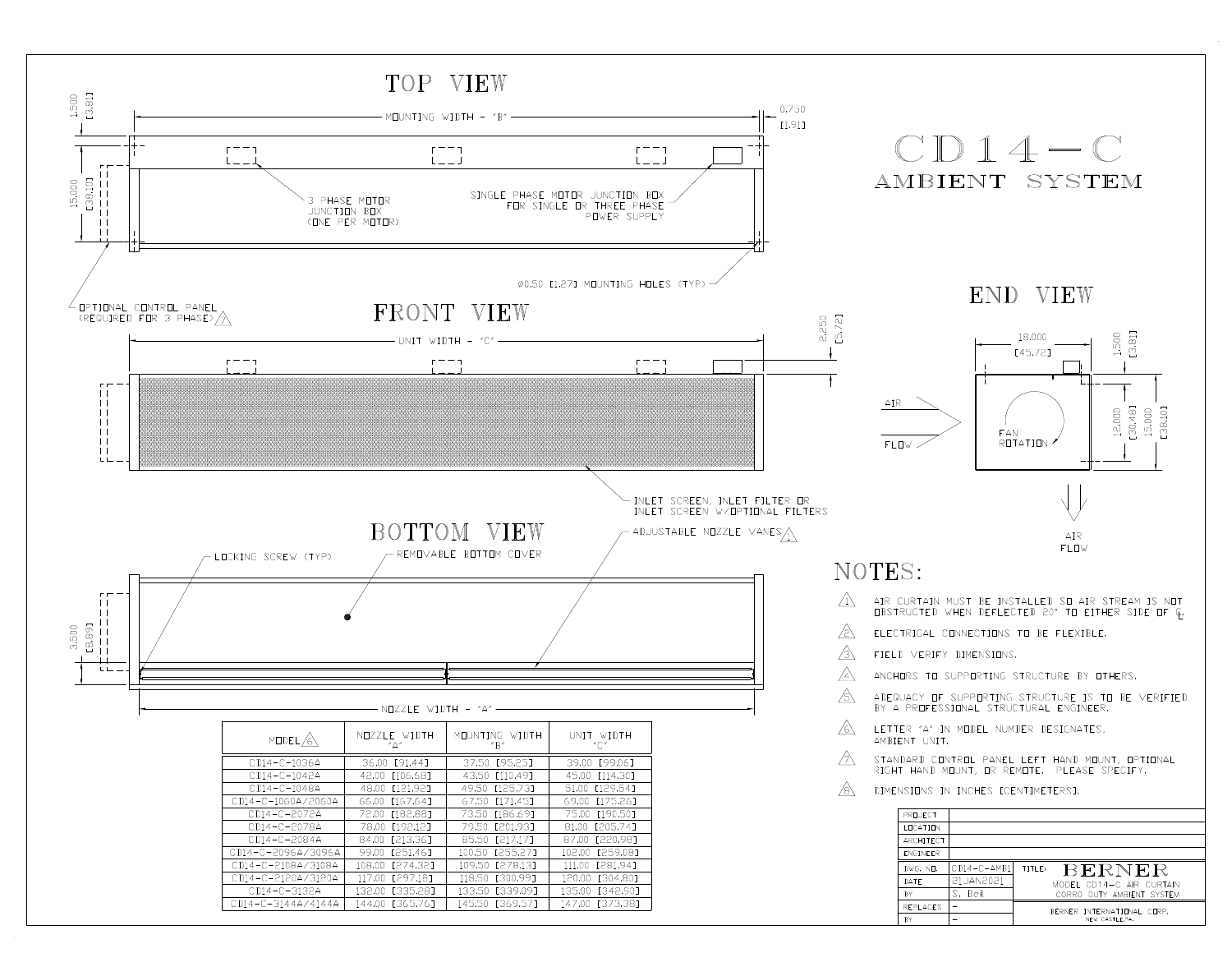

| MODEL $\bigwedge$  | NUZZLE WIDTH<br>$"^{\Delta"}$ | MOUNTING WIDTH<br>$''\mathbb{R}''$ | UNIT WIDTH<br>$" \cap"$ |
|--------------------|-------------------------------|------------------------------------|-------------------------|
| CD14-C-4156A       | 156.00 [396.241               | 157.50 [400.05]                    | 159.00 [403.86]         |
| CD14-C-4168A       | 168.00 [426.721               | 169.50 [430.53]                    | 171.00 [434.34]         |
| CD14-C-4180A/5180A | 180.00 [457.20]               | 181.50 [461.01]                    | 183.00 [464.82]         |
| CD14-C-4192A/5192A | 192.00 [487.68]               | 193.50 [491.49]                    | 195.00 [495.30]         |
|                    |                               |                                    |                         |

| DIMENSIONS IN INCHES ECENTIMETERST. |                   |               |                            |  |  |  |  |
|-------------------------------------|-------------------|---------------|----------------------------|--|--|--|--|
|                                     | PRILIFCT          |               |                            |  |  |  |  |
|                                     | <b>I FICATION</b> |               |                            |  |  |  |  |
|                                     | ARCHITECT         |               |                            |  |  |  |  |
|                                     | <b>FNGINFFR</b>   |               |                            |  |  |  |  |
|                                     | DWG. ND.          | $CD14-C-AMB2$ | <b>BERNER</b><br>TITLE:    |  |  |  |  |
|                                     | DATF              | 21JAN2021     | MODEL CD14-C AIR CURTAIN   |  |  |  |  |
|                                     | <b>BY</b>         | S. Beil       | CORRO DUTY AMBIENT SYSTEM  |  |  |  |  |
|                                     | REPLACES          |               | BERNER INTERNATIONAL CORP. |  |  |  |  |
|                                     | <b>BY</b>         |               | NEW CASTLE, PA.            |  |  |  |  |

⚠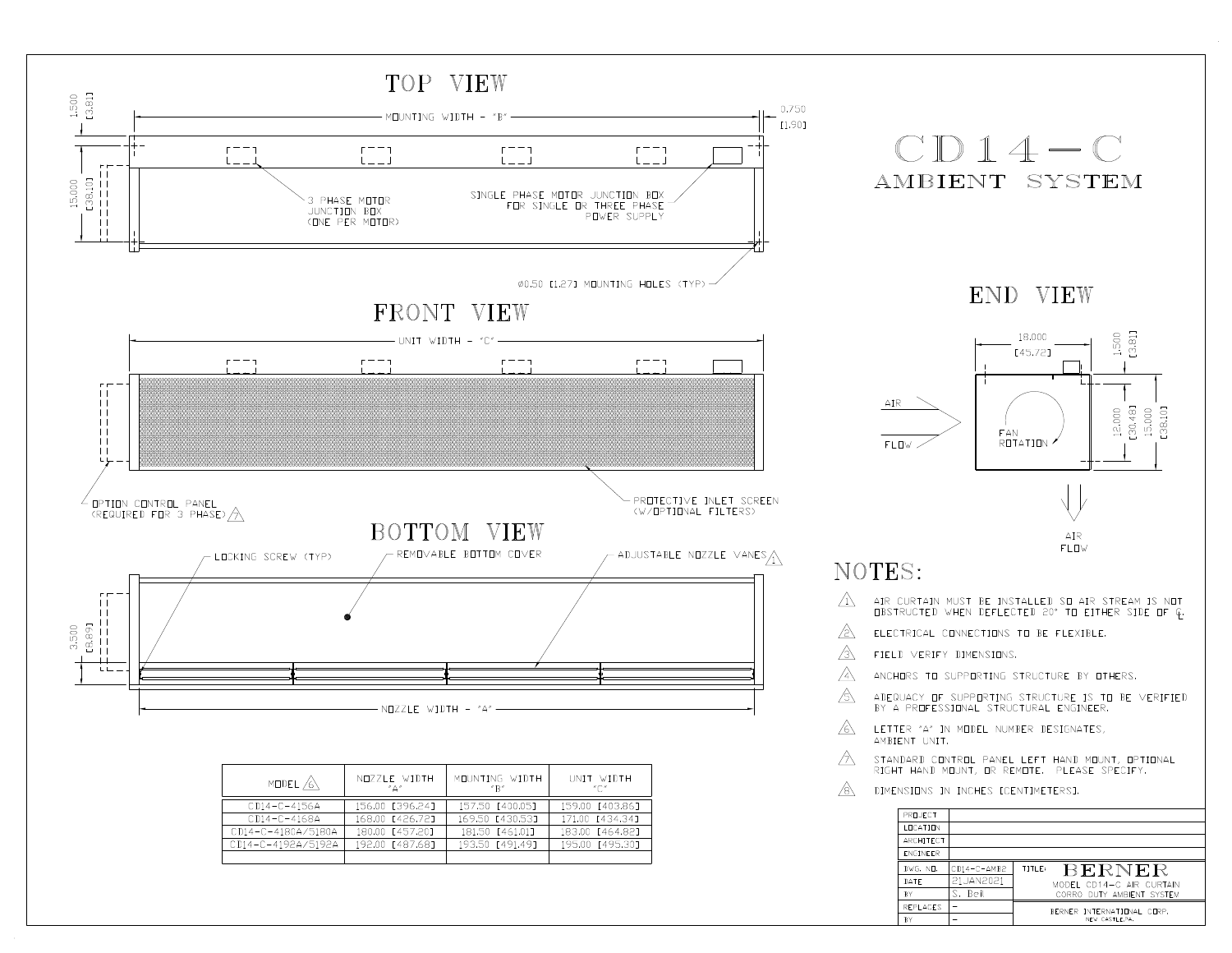